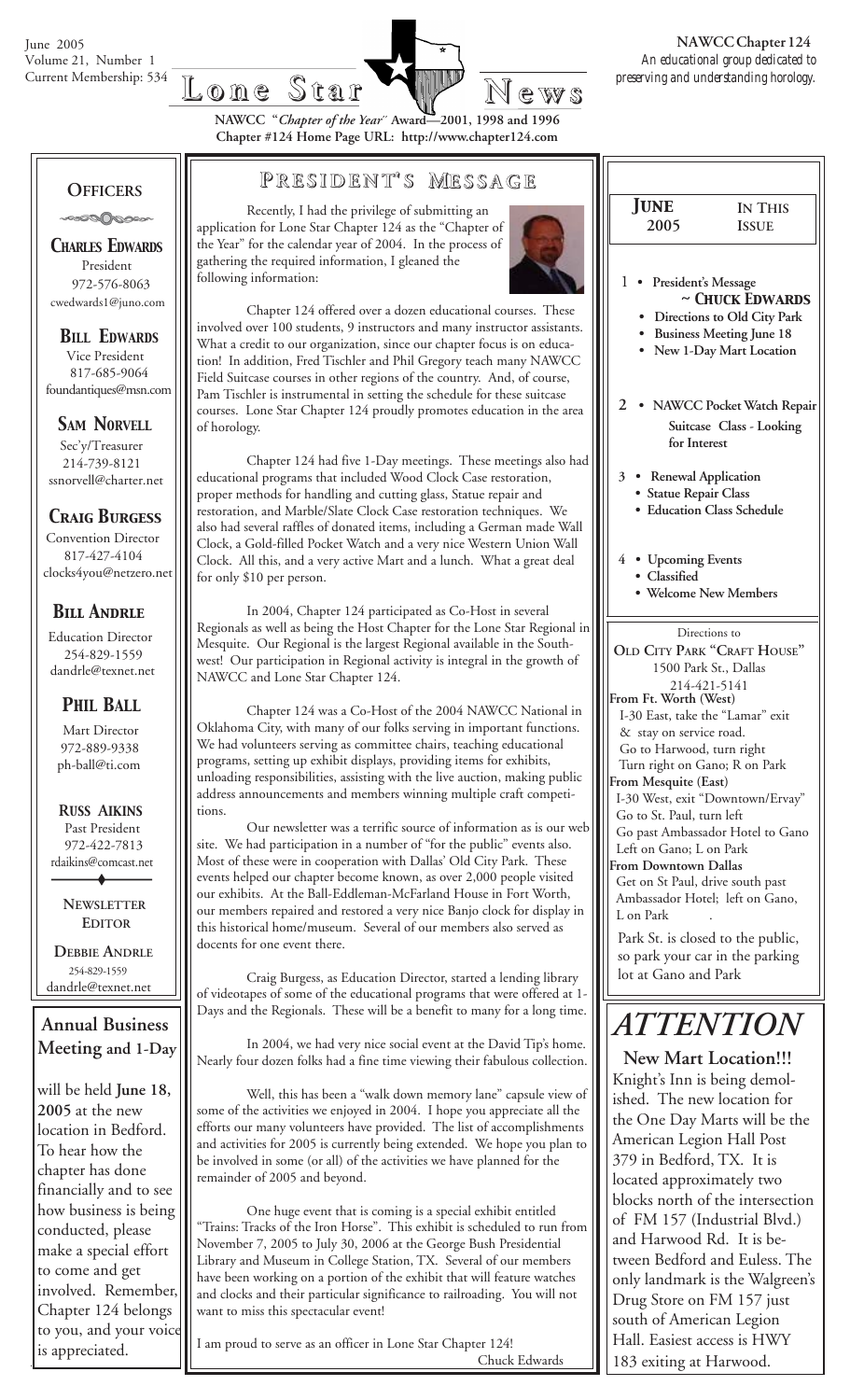# **Attention Pocket Watch Enthusiasts!**

Here's your chance . . . Since no Pocket Watch Repair Instructors have been found *yet*, Educational Director Bill Andrle came up with the next best thing - an N.A.W.C.C. sponsored Pocket Watch Repair Suitcase Class. Pam Tischler is the N.A.W.C.C. Suitcases Class Coordinator and has enthusiastically agreed to set something up for members who have requested some classes in pocket watch repair. The details are as follows:

### **NAWCC Field Suitcase Workshop F301 Overview - Basic Pocket Watch**

This is a pocket watch course for entry-level students wanting to learn the fundamentals of watch repair. It contains hands-on practice in component definition, part handling, disassembly, cleaning, assembly, minor troubleshooting and testing. Most students should have time to work on more than one watch during the four-day session.

The only type watch the student can use in this class is a size 16-18, 7-17 jewels, American made Elgin, Waltham, Illinois or Hamilton operating (it must be running) pocket watch. Some watch movements from these companies were NOT made in America and they are not acceptable for this class. These watch movements can be purchased at NAWCC Regional or Chapter meetings.

Prerequisite: There is not a prerequisite for this course.

### **F301 Pocket Watch Instruction**

- **•** Pocket Watch Introduction
- **•** Why Disassemble a Watch?
- **•** Instructor to Explain Students' Watches & their **Uniqueness**
- **•** Student to Study Their Watch and Understand **Operation**
- **•** Remove Movement From The Case.
- **•** Disassemble Hands And Dial.
- **•** Disassemble Dial Train
- **•** Disassemble Winding Mechanism
- **•** Remove Spring Barrel Bridge
- **•** Remove Mainsprings from Spring Barrel
- **•** Disassemble Watch Bridges and Plates
- **•** Clean Movement with Old Fashion Spinning Machine
- **•** Identifying Watch Components
- **•** Practice Assembly of the Wheels
- **•** Assemble Spring Into Barrel
- **•** Assemble Winding and Setting Mechanism
- **•** Oiling Watch
- **•** Escapement

## *If You Are Interested . . .*

The minimum number of students for this class is seven (7) and the maximum is eight (8).The cost of the course is **\$275.00 for four consecutive days**. Tuition must be paid **four weeks in advance** to the Educational Director so that the instructor can make travel arrangements. If payment is not received four weeks in advance, the class will be cancelled. Pam said that **Lehr Dircks** from Ohio is available to teach on either September 22-25 or November 3-6, 2005. Classes can also be scheduled Friday through Monday if Thursday through Sunday is too inconvenient for most. For all those who are interested, please contact Bill Andrle at 254-829-1559 or at

dandrle@texnet.net. Dates and enrollment will have to be be confirmed. Let Bill know which dates are best.

### **Tool List F301 Basic Pocket Watch Repair**

These tools are referenced with a Timesavers (TS) & S. La Rose (SLR) part number for identification only. It is highly recommended for the student to shop around at other parts vendors.

Required Student Supplied Tools:

- 1. Screwdriver Set; TS #16971 or equivalent
- 2. Peg wood; TS #10462
- 3. Tweezers; TS #19276; 3c or #5
- 4. Oilier; TS #23295 or # 13248
- 5. Loupe / Magnifier 3 and 5 power (no hooded visors)\*
- 6. Pliers; small chain & flat nose
- 7. Hand Remover; TS #15481 or #13427
- 8. Bench Blower; TS #15800
- 9. Movement Holder; SLR #063057
- 10. Bench Plate (White Cardboard 14 x 10 inches) or TS #18228
- 11. Movement Cover (1qt Tupperware container or equivalent)
- 12. Bench Block; TS #13449
- 13. Pith wood; TS #10459
- 14. Bench Light & extension cord (Table top type light preferred as not all tables work for the clamp on type lights)
- 15. Oil Cup; TS #20045 or equivalent

A student made watch assembly bench: This bench is used by the student to sit on a standard tabletop to assemble their watch movement at eye level. The bench needs to be about 12" wide, 10" high, 18" deep, so assembly can be done on the 12" by 18" top. Sides will be 10" by 18", and the front & back will be 10" by 12".  $\mathbb{Z}$ " plywood is a good choice of material. A back in the box made from " plywood will give stability so the box will not flex. As an alternative, a heavy duty child's chair could be used to sit on so that the work is at about shoulder level. Your lower arms will need to be supported to steady your hands and fingers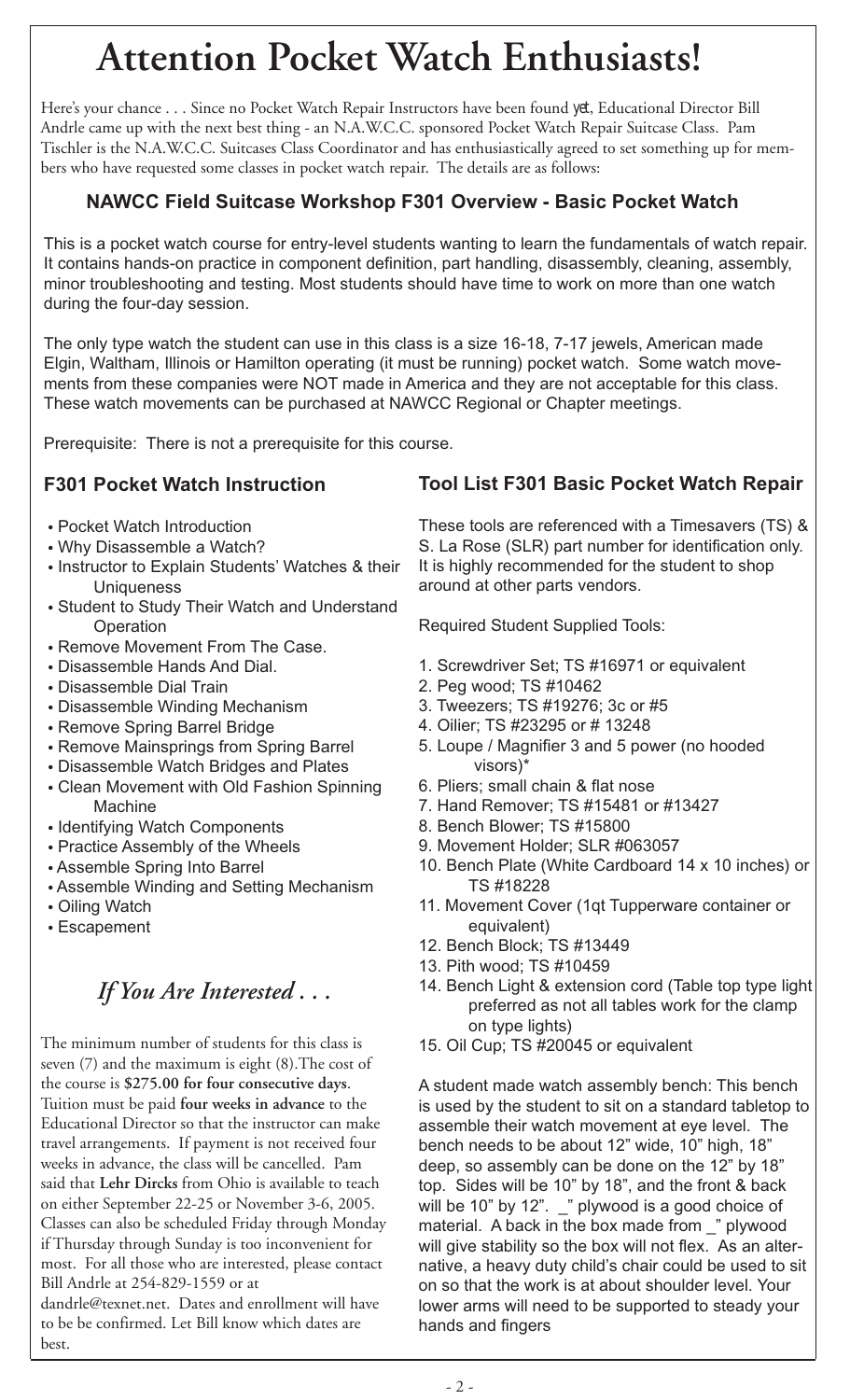| An educational group dedicated to preserving and understanding horology.                                                                                | APPLICATION/RENEWAL for LONE STAR CHAPTER 124, NAWCC                                                                                                                                                                                           |
|---------------------------------------------------------------------------------------------------------------------------------------------------------|------------------------------------------------------------------------------------------------------------------------------------------------------------------------------------------------------------------------------------------------|
| Complete & send with applicable check made payable to LONE STAR CHAPTER #124<br>to GENE MEYSENBURG GM1000@PRODIGY.NET, 11028 Creekmere, Dallas TX 75218 | $\Box$ New #124 Member<br>Dues are \$10 per year.<br>yrs @ $$10 =$<br>Renew my membership<br>$\mathcal{L}$<br>Join/renew for 1 - 5 years<br>Check appropriate box:                                                                             |
| Please PRINT:                                                                                                                                           | To join Chapter #124, you must be an NAWCC member, or have applied for NAWCC<br>membership. Have you applied for National membership, but haven't gotten a member-<br>ship number? Check here ___, [Date of your application/check to National |
| Mr Mrs Miss Ms (Please check appropriate blank.)                                                                                                        |                                                                                                                                                                                                                                                |
|                                                                                                                                                         |                                                                                                                                                                                                                                                |
|                                                                                                                                                         | STREET.                                                                                                                                                                                                                                        |
|                                                                                                                                                         |                                                                                                                                                                                                                                                |
| E-Mail:                                                                                                                                                 | <u> 1989 - John Stone, amerikansk politiker (d. 1989)</u>                                                                                                                                                                                      |
| I'm most interested in                                                                                                                                  |                                                                                                                                                                                                                                                |
| Who recommended you?                                                                                                                                    | 6/05<br>NAME                                                                                                                                                                                                                                   |

## Statue Repair Class

Last Statue Repair & Refinishing Class held September 25 & 26 shows some of the handywork done by students and instructors. Even when a small part of a statue is broken, it really detracts from its appearance and value. However, many of the repairs can be done quite easily and effectively. It just takes a little knowledge and patience. The results are well worth it.



From Left to Right: Jerry Martin, Carroll Rosamond, Phil Gregory, Arnold Madnick, Jean Peters, Garland Peters, and Ted Orban. Instructor Bill Andrle is taking the picture. Phil also instructed the class.



Garland and Jean Peters brought their Ansonia (Newton) clock which had one broken and one missing chair leg.



They fabricated a new leg from aluminum and soldered it to the statue's chair for a permanent repair.

## *Upcoming Education Classes Upcoming Education Classes*

 **Check Chapter 124 Website @ www. chapter124.com for Any Changes or Updates**

| <b>CLASS</b>                   | <b>DATE</b>         | <b>COST</b> | <b>INSTRUCTOR</b>          |
|--------------------------------|---------------------|-------------|----------------------------|
| Clock Repair 300               | July 16,17, & 23,24 | \$100.00    | Phil Ball @972-889-9338    |
| <b>Reversed Glass Painting</b> | September 10 & 11   | \$50.00     | Phil Gregory @972-717-4021 |
| Woodworks Clock Repair         | October 8 & 9       | \$50.00     | Phil Gregory @972-717-4021 |
| <b>Clock Statue Repair</b>     | October 22 & 23     | \$50.00     | Bill Andrle @254-829-1559  |

*Remember: Classes are open to the public. Anyone may participate. Bring a friend!*